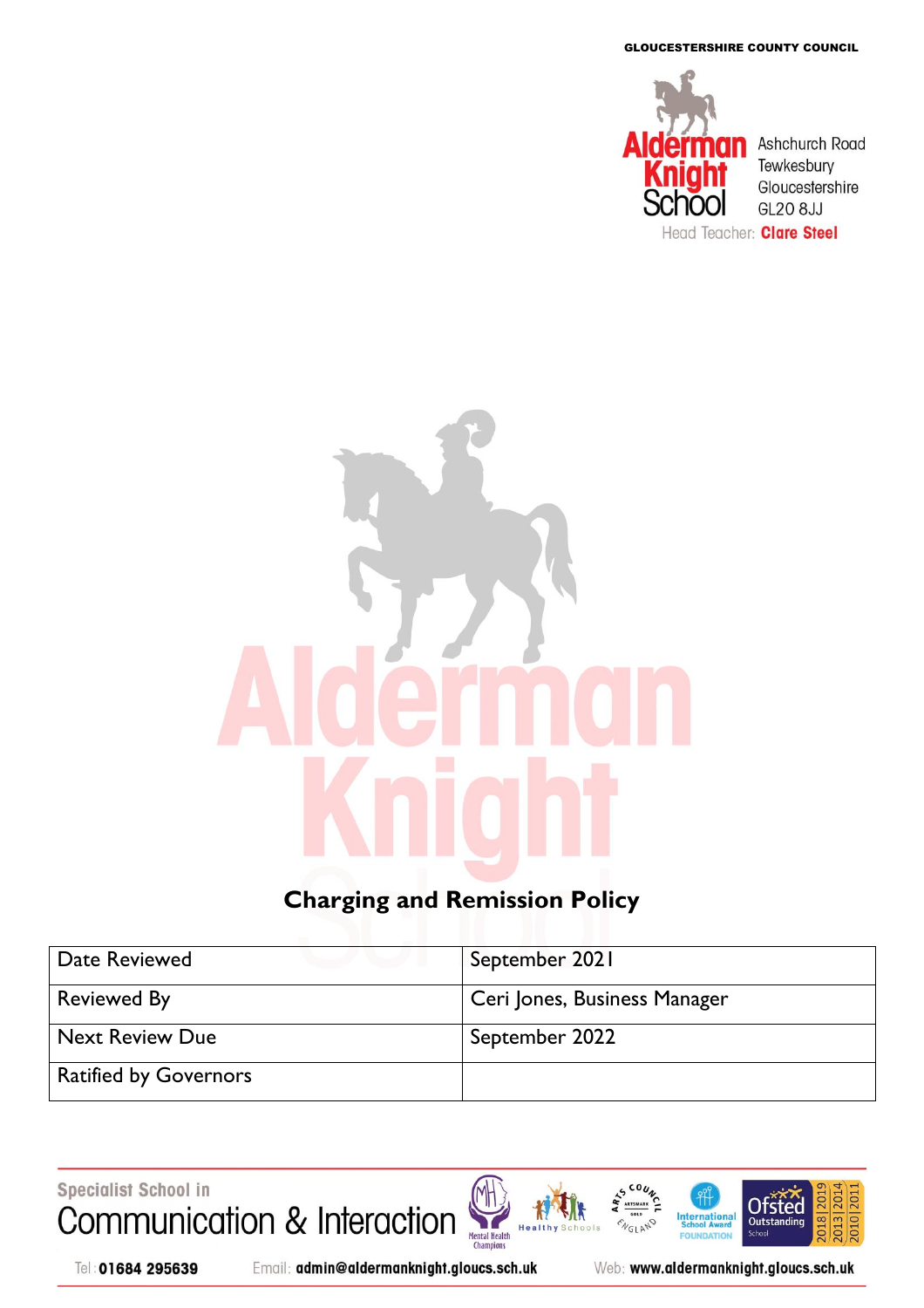#### **Introduction**

The Governing Body acknowledges the right of every student to receive free school education and understands that activities offered wholly or mainly during normal teaching time must be made available to all students regardless of their parents' ability or willingness to help meet the cost.

The governors also recognise the valuable contribution that the wide range of additional activities, trips and residential experiences can make towards pupils' education and aim to promote and provide such activities both as part of a broad and balanced curriculum for the pupils of the school and as additional optional activities.

## **1. The Legal Position**

#### **a) Admissions**

In general, no charge can be made for admitting pupils to maintained schools. The general principle that no charge can be made for education in school hours (excluding the midday break) in maintained schools was first set out in the *Education Reform Act 1988.* Guidance came in the *Circular 2/89, Education Reform Act 1988: Charges for School Activities.* 

#### The Circular explains that:

No charge can be made for any books, materials, instruments, equipment or transport for use in connection with education if the education is:

- within school hours:
- for the National Curriculum programme out-of-school hours;
- for statutory religious education; and
- for a prescribed public examination prepared for by the school.

# **b) Examinations**

No charge can be made for entry to a public examination on the Secretary of State's prescribed list, except where the pupil, without good reason, fails to attend or meet the requirements of the examination (e.g. fails to submit coursework) where the governing body or LA originally paid or agreed to pay the entry fee. An examination entry fee may also be charged to parents if: the examination is on the set list, but the pupil was not prepared for it at the school; the examination is not on the set list, but the school arranges for the pupil to take it.

#### **c) Finished products**

Where parents have expressed a wish in advance to have a finished product made at school (e.g. in craft, art or food and nutrition lessons) a charge can be made at cost price. The parents must know the charge for the product in advance.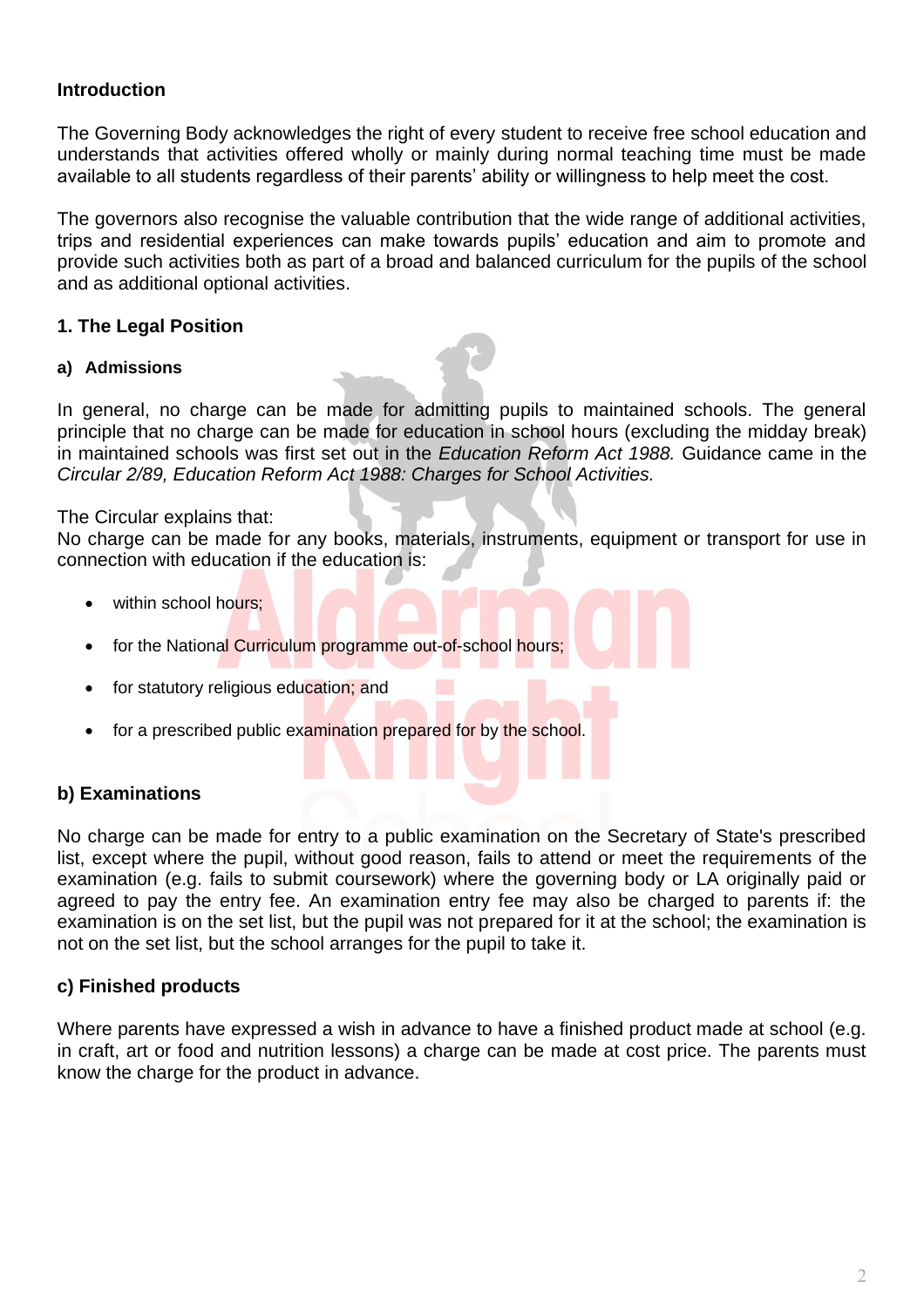## **d) Residential**

A charge can be made for board and lodging on residential educational visits/activities, but parents who qualify for prescribed benefits (such as Pupil Premium) and allowances are entitled to a remission of the charges, should it be required.

#### **e) Transport**

Transport to and from home to any activity not provided, but permitted, by the school, can be charged for (the main example is work experience).

#### **f) Voluntary contributions**

The school may request voluntary contributions for any visits/activities both inside and outside school time. However, no pupil may be excluded from the activity for not having paid a contribution. The Head Teacher and governing body may ask parents for a voluntary contribution towards the cost of:

- any activity which takes place during school hours;
- school equipment;
- school funds generally.

Where there are not enough voluntary contributions to make the activity possible, and there is no way to make up the shortfall, then regretfully the activity will be cancelled.

#### **g) Permitted charges**

The following are permitted charges:

- charges for board and lodging on trips;
- costs of lost and destroyed school property and breakages;
- any costs associated with individual tuition in the playing of musical instruments whether in or out of school hours (UNLESS it is provided as part of a syllabus for a prescribed public examination or is required by the National Curriculum);
- the cost of optional extras provided outside school hours (or mainly outside school hours), but the charge must not exceed the cost of the provision, and parents must agree to their child receiving the optional extra;
- the cost of entering a pupil for a public examination not prescribed in regulations, and the cost for preparing the pupil for such an examination out of school hours; and re-sits of prescribed public examinations where no further preparation has been provided by the school.

In all cases where a permitted charge is likely to be made the parents must be told the amount in advance.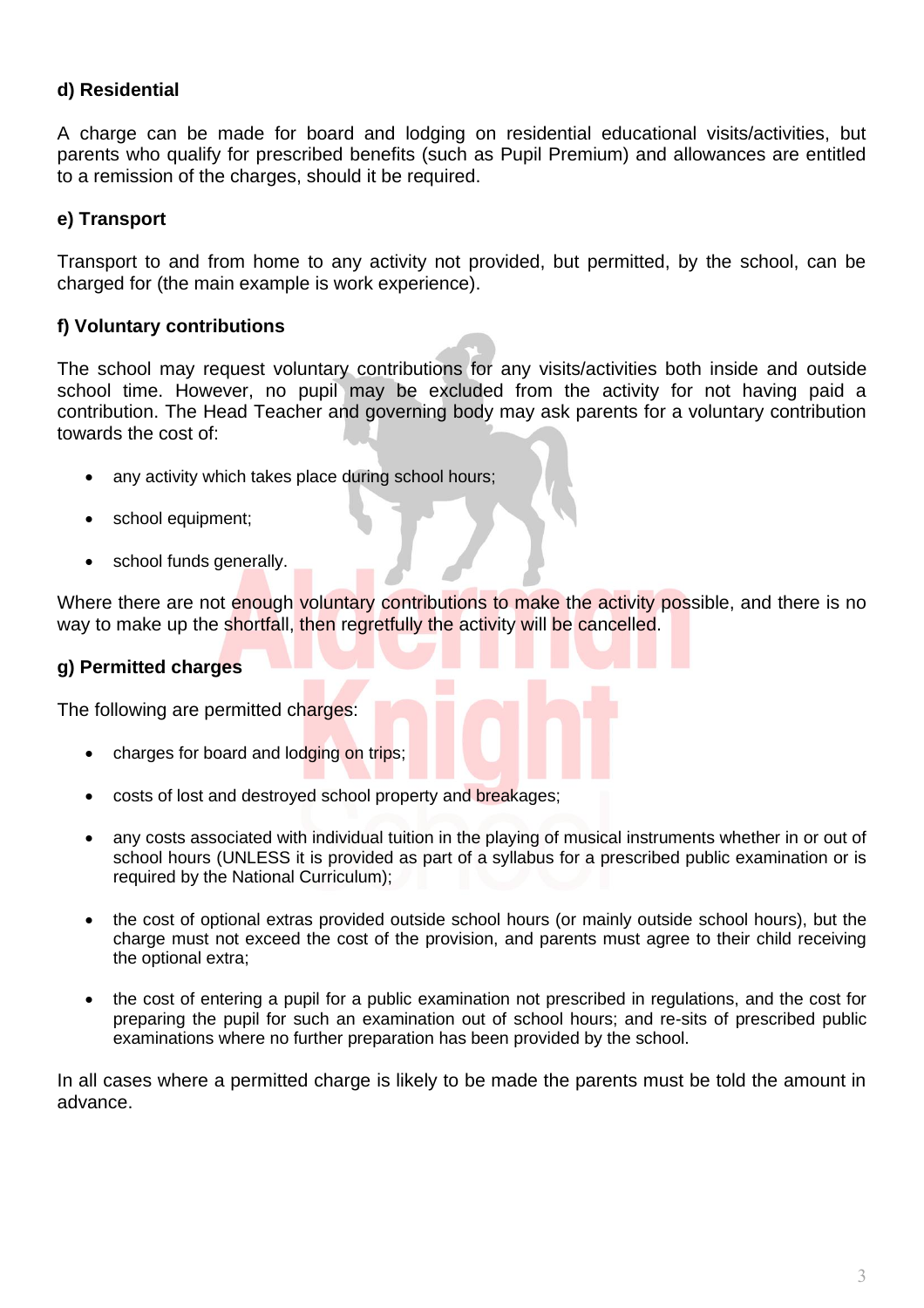#### **h) Activities partly during school hours**

In order to determine whether an activity that is undertaken partly during school hours and partly out of school hours the 50% rule is applied:

#### **- Non-Residential Activities**

If 50% or more is spent on an activity in school time (including travelling time, but excluding midday breaks) the whole activity is deemed to be inside school time, and cannot be charged for.

#### **- Residential Activities**:

The number of half-days is counted (a half-day being any 12-hour period ending noon or midnight). If the number of days and half-days spent on the activity is greater than the number of school sessions (morning and afternoon sessions) that a pupil would spend on a normal school day, the activity is deemed to take place outside school hours, and vice-versa. Travelling time is included in the time spent on the activity.

When a departure or return time splits a half-day then all the half-day counts if more than 50% of the half-day is used for the activity.

# **2. School Policy**

The law allows governing bodies to charge only for the defined activities if they have first made a policy on charging and remissions.

Parents will be made aware of the Alderman Knight Charging and Remission Policy and can request a copy from the office.

# **3. Third parties**

The school is permitted to charge for the provision of educational services by a third party, but schools must ensure that the monies are paid directly to the third party organisation. In such cases, if the activity is in school time, the school has to formally grant leave of absence to the pupils taking part, as the activity would no longer technically be part of the school's official programme.

# **4. The Governors Charging Policy**

The Governing Body reserves the right to make a charge in the following circumstances for activities organised by the school*:*

# **a) Practical subjects**

Parents will be informed that their children will be able to own a finished product. The charge for materials shall not exceed the cost of the materials used by the student. A voluntary contribution toward the provision of more specialist resources for pupils will be sought in Technology subjects.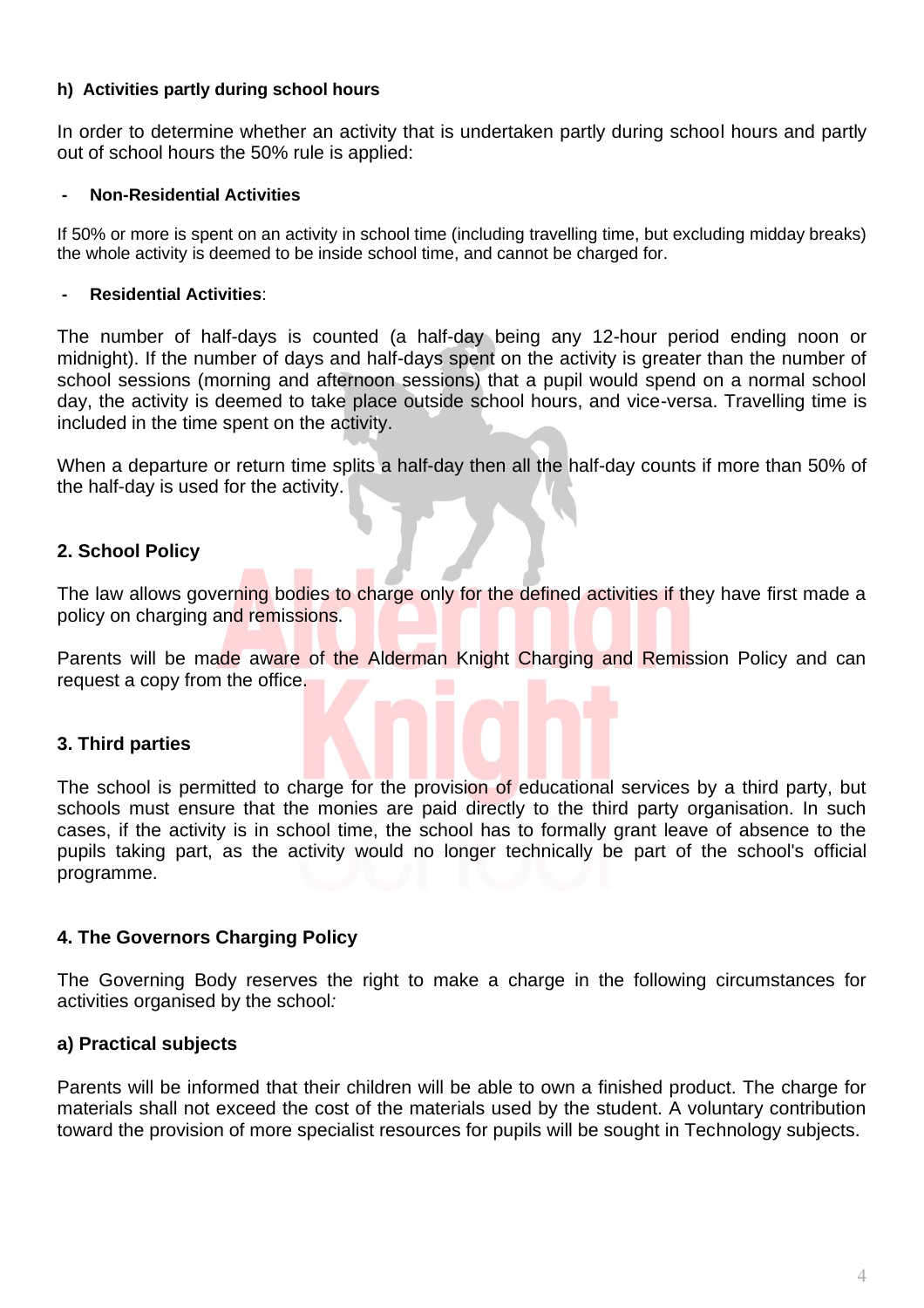In addition, parents will be requested to pay for ingredients for Food Technology classes.

# **b) Residential Trips**

The board and lodging element of approved residential activities deemed to take place in school hours. The cost will not exceed the actual cost of the provision and prior written confirmation from the parent is required that he/she is willing to pay the charge.

## **c) Activities outside School Hours**

The full cost to each pupil of all approved activities deemed to be optional extras taking place outside school hours and therefore not part of the National Curriculum. This includes Breakfast and After School Clubs, when provided.

#### **5. Voluntary Contributions**

The governing body reserves the right to ask parents for a voluntary contribution towards the cost of:

- any activity which takes place during school hours;
- school equipment;
- school funds generally.

Parents may be advised that the continuation of an activity may depend upon voluntary contributions but once it has been decided to run such an activity, no qualifying child will be excluded on the grounds of voluntary contributions.

#### **6. Private Use of Facilities**

Private use of the telephone and photocopying facilities by pupils is not permitted. In the rare case that a private telephone call is made it is deemed to be an emergency and no charge is made.

#### **7. Remissions**

Parents of pupils who are in receipt of Free School Meals may request remission of charges from the school's Pupil Premium funding.

When arranging a chargeable activity, such parents will be invited in confidence for the remission of charges in full or in part. The following statement will be included in every letter:

*As a Free School Meal family, if you are currently suffering financial hardship and would like to discuss payment, then please contact the school's Business & Operations Manager, Mr Jones.*

The Head has been delegated authority to deal with exceptional cases and to authorise any remission.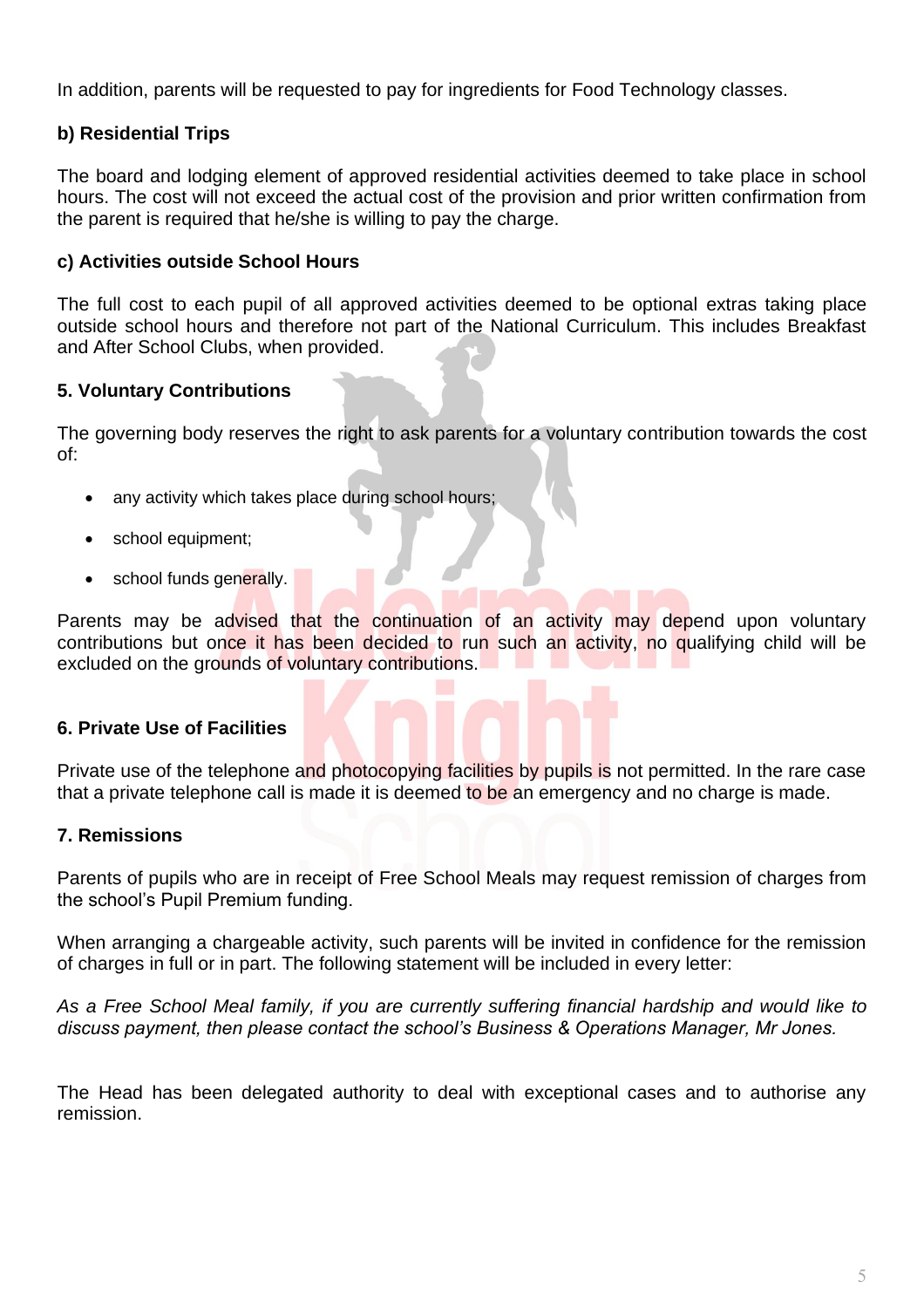# **8. Equal Opportunities**

The Head will ensure that the school's equal opportunities policies are observed in implementing the policy.

# **9. Responsibilities**

The governing body is responsible for making and reviewing the policy.

The Head is responsible for the implementation of the policy and ensuring that staff, parents and pupils know the details as appropriate.

Other staff may be responsible for implementing the policy as part of their overall responsibilities (e.g., the Educational Visits Coordinator, Key Stage Managers or Subject Leaders).

# **10. Monitoring and Review**

The Deputy Head will report on the policy to the Head as appropriate.

The Head will report to the Governors' Finance and Premises Committee on any relevant aspects of the working of the policy as appropriate.

# **11. Charging**

It is acknowledged by the Governors' and the Head Teacher that implementing this charging policy will need to be carried out sensitively, and with some chargeable activities to incur a rise in cost for parents. Staged increases in contributions will be applicable to the following and will only be put in place following a full review of costs and FGB approval:

- Breakfast Club (when provided)
- Swimming Lessons

This list is not exhaustive

# **a) Breakfast Club**

Breakfast club is no longer offered by the school.

This decision will be reviewed annually.

# **b) Swimming**

A full review of the cost of swimming has been undertaken, and the following contribution request will be set and payable in advance of the activity.

£5.00 per pupil per session (to be reviewed in the event of increased charges from Tewkesbury Pool)

(The increase in charge will not cover the cost of the activity and so the school are still heavily subsidising swimming. The financial situation will be regularly reviewed.)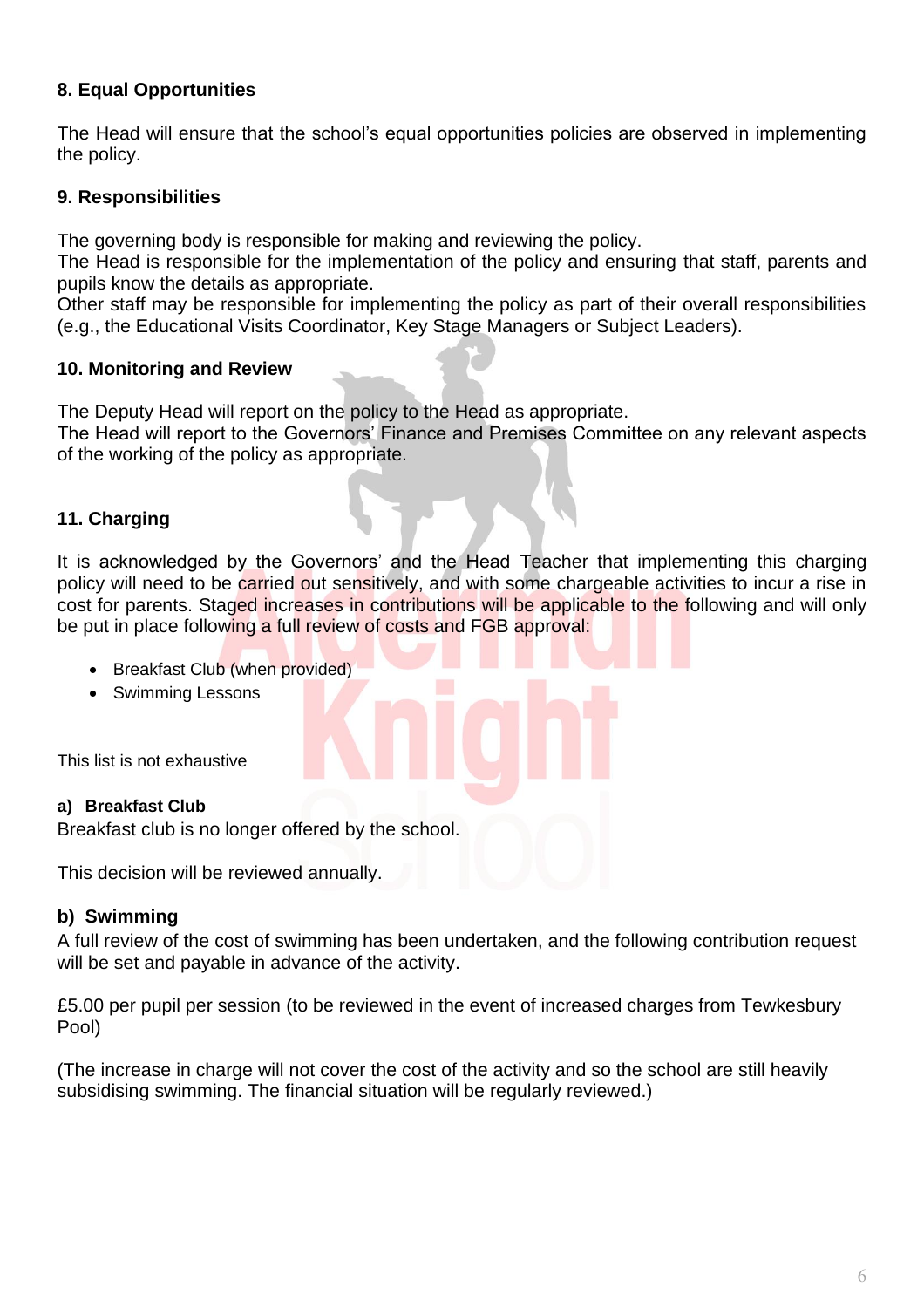# **Review of Charging Policy**

In all cases and despite the rise in charges outlined above, the school is still heavily subsidising activities. As a result, this policy and the charges will be reviewed at least annually.

Parents will be given 6 weeks or one terms notice of planned changes to charges